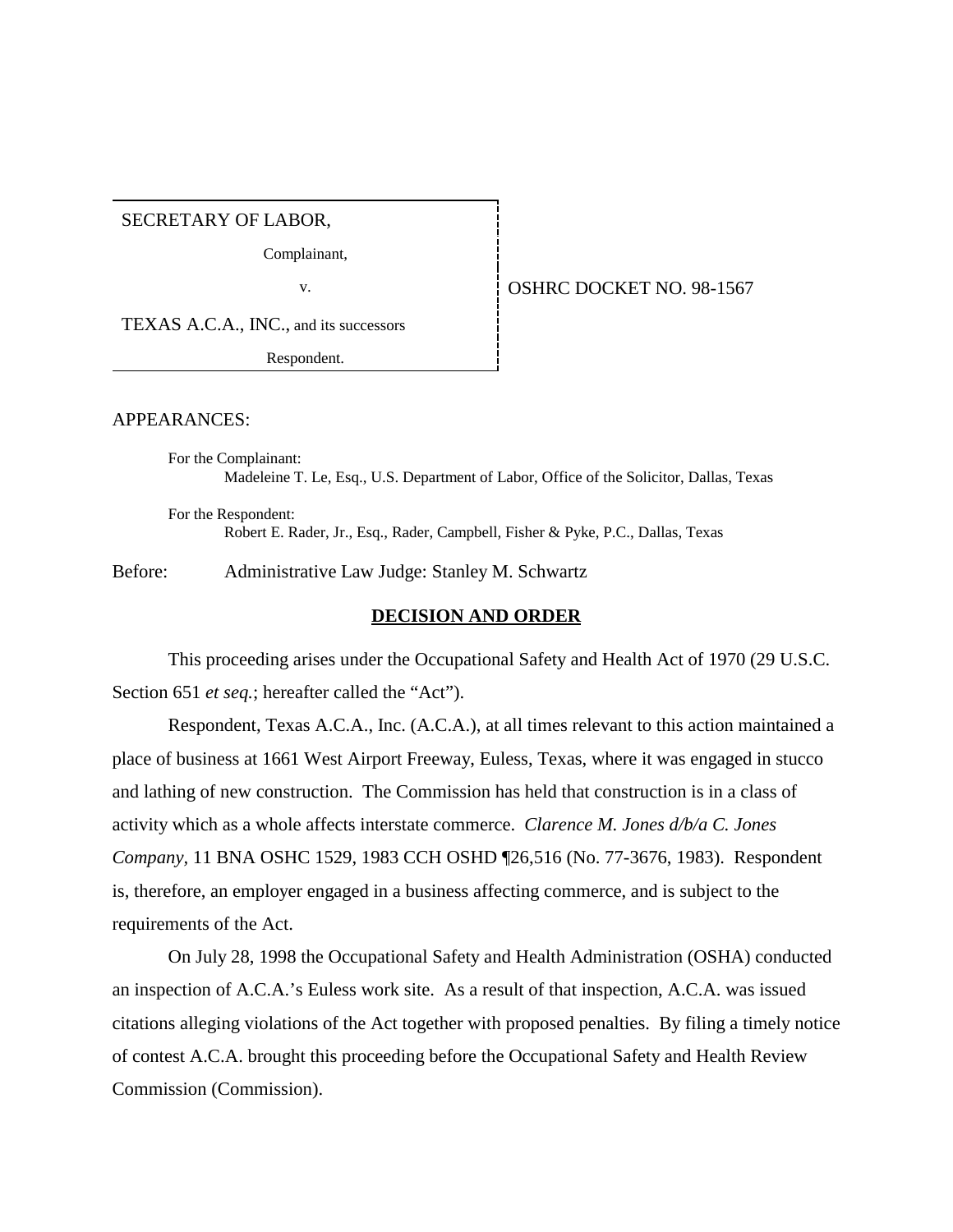On February 19, 1999, a hearing was held in Dallas, Texas. At the hearing the Secretary withdrew items 1(b) and 9(b) of "serious" citation 1 (Tr. 5). The parties have submitted briefs on the remaining issues and this matter is ready for disposition.

#### **Alleged Violations of §1926.451(a)(6) and (c)(3)**

At the hearing, the Secretary requested that citation 1, items 1a and 5 be grouped for purposes of proposing a penalty.

Citation 1a alleges:

#### 29 CFR 1926.451(a)(6):

The scaffold at this site was not constructed in accordance with its design. Diagonal bracing was not used to square the scaffold sections and cross bracing was absent on many sections, exposing the scaffold to becoming unstable and collapsing.

Citation 1, item 5 alleges:

#### 29 CFR 1926.451(c)(3):

Scaffold legs were not plumb, square, and rigid. Some legs appeared to be bent and scaffold frames were not squared so as to maintain structural integrity. Employees using this scaffold were potentially exposed to a fall to the concrete below them.

#### *Facts*

Compliance Officer (CO) Michael Rivera testified that he conducted the July 28th inspection of A.C.A.'s work site (Tr. 9). Rivera testified that as he drove by A.C.A.'s work site at 1661 West Airport Freeway he observed workers performing exterior finish work from scaffolding around the south and northwest sides of the building under construction (Tr. 9, 13, 17; Exh. C-2). Rivera testified that he videotaped the workers as he approached the site (Tr. 13; Exh. C-1). Upon his arrival, he was met by Tom Ahern, A.C.A.'s foreman, and that Ahern admitted that the workmen on the scaffolding were A.C.A. employees (Tr. 11). On crossexamination, Rivera admitted that other subcontractors were on the site, and that when he arrived at the site, all the A.C.A. employees were grouped at the northwest end of the building (Tr. 65- 66; Exh. C-2).

Rivera testified that on the northwest side of the building there was no cross-bracing on the interior side of the scaffolding next to the building (Tr. 18, 20-21; Exh. C-1, C-2). A.C.A. employees were observed working on the cited portion of the scaffolding (Tr. 21-22). In addition, Rivera stated, an end frame on a south facing L of the scaffold was out of square with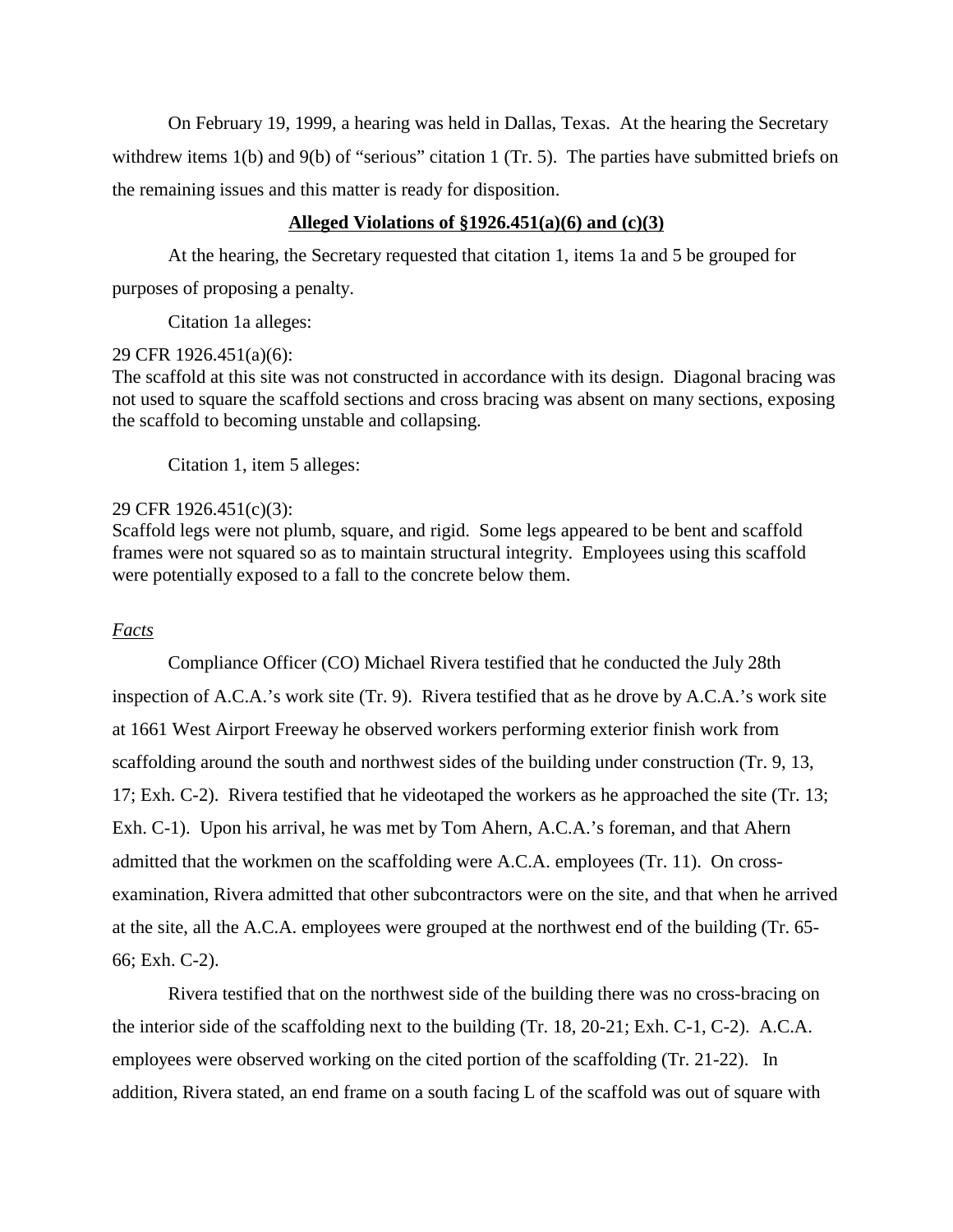the rest of the scaffold (Tr. 25; Exh. C-1). Though no employees were working on that portion of the scaffold, Rivera stated that the members of the south facing L supported the planking running along the northwest of the building, where A.C.A. employees were observed (Tr. 26).

## **Alleged Violation of §1926.451(b)(1)**

Citation 1, item 2 alleges:

#### 29 CFR 1926.451(b)(1):

Scaffolds used at this site were not fully planked between the front uprights and the guardrail supports on all working levels. Employees using this scaffold were potentially exposed to a fall to the concrete below them.

### *Facts*

CO Rivera testified that the scaffold was not fully decked between the guardrail supports on the exterior of the scaffolding to the interior uprights next to the building (Tr. 28-29; Exh. C-1). An A.C.A. employee was videotaped working in the unplanked area (Tr. 29-31; Exh. C-1).

## **Alleged Violation of §1926.451(b)(7)**

Citation 1, item 3 alleges:

### 29 CFR 1926.451(b)(7):

Scaffolds used at this site had planks which were supported by other scaffold planks and not resting on scaffold bearers. Employees using this scaffold were potentially exposed to a fall to the concrete below them.

# *Facts*

CO Rivera testified that the scaffold planks running along the northwest side of the building, where the A.C.A. employees were working, did not rest on a separate bearing scaffold member, but overlapped, and were supported solely by the planks of a scaffold running along the adjoining south facing L (Tr. 33-36; Exh. C-3).

# **Alleged Violation of §1926.451(c)(2) and (c)(2)(ii)**

Citation 1, item 4a alleges:

### 29 CFR 1926.451(c)(2):

Base plates were not used on all scaffold legs to support the scaffold structure. This condition would expose the scaffold to becoming unstable and expose employees working on it to falling from the working level.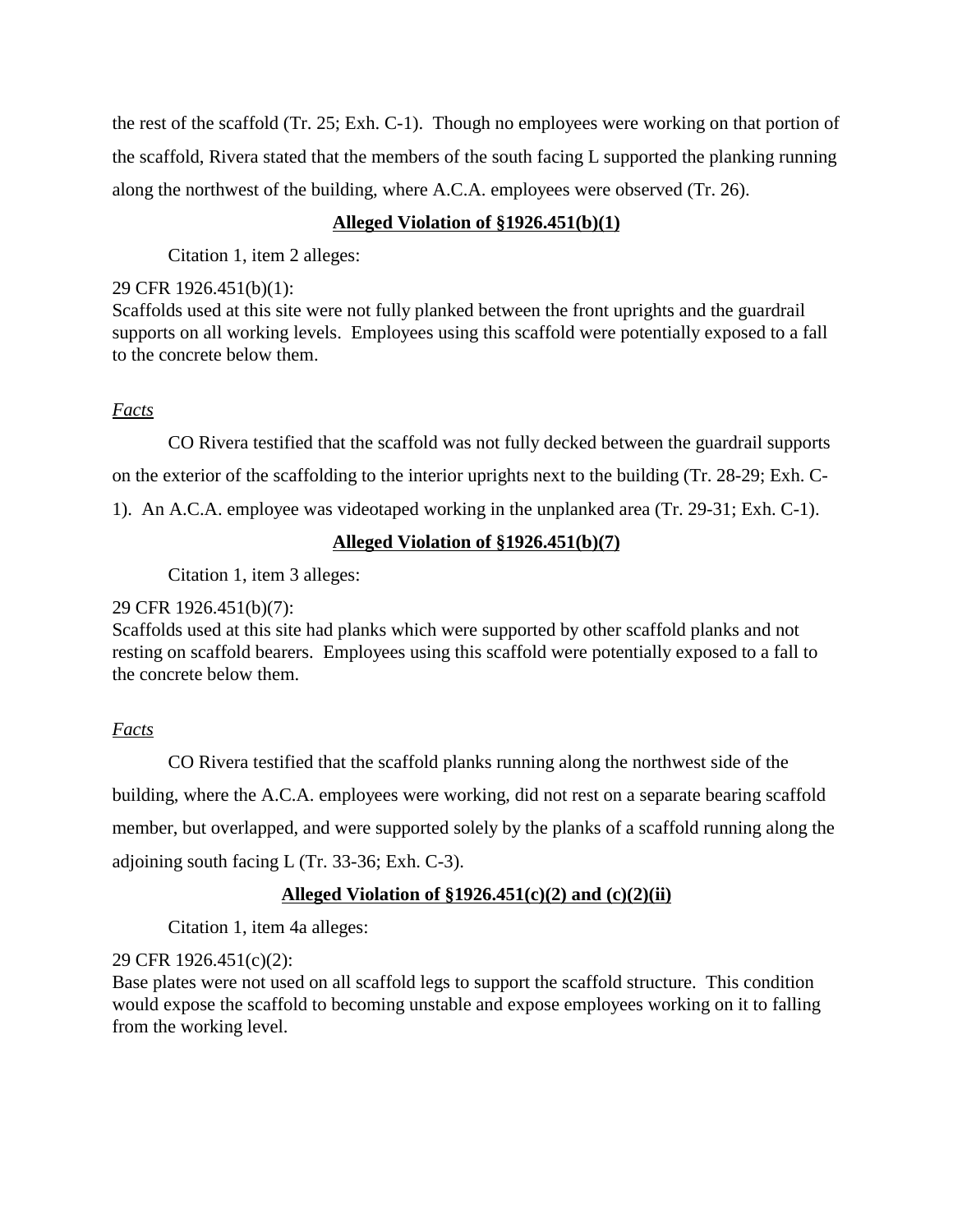Citation 1, item 4b alleges:

## 29 CFR 1926.451(c)(2)(ii):

Unstable objects such as corners of wood pieces were used to support scaffold footings. Scaffold footings were not supported by level, sound, rigid materials capable of supporting the loaded scaffold without settling or displacement. Employees using this scaffold were potentially exposed to a fall to the concrete below them.

# *Facts*

CO Rivera testified that he observed at least 2 scaffold legs without baseplates on the south and north side of the scaffolding (Tr. 39-40, 81-82; Exh. C-2). Rivera admitted that there were no employees working in the area of the missing base plates (Tr. 82).

George Adams testified that when he walked the job site on the 27th, he did not notice any missing baseplates. Adams stated that the baseplates were welded on to the bottom of the scaffold leg's screw jack during manufacture, but admitted that the screw jacks could be removed from the scaffold legs (Tr. 133, 38).

In addition, Rivera videotaped two instances where scaffold baseplates were inadequately supported by pieces of wood, and one instance where the scaffold leg had sunk into the ground, which did not provide a rigid footing for the baseplate (Tr. 42-43; Exh. C-1, C-2).

# **Alleged Violation of §1926.451(e)(1)**

Citation 1, item 6 alleges:

# 29 CFR 1926.451(e)(1):

Scaffolds used at this site were not provided with ladders or other safe means of access. Employees using this scaffold were potentially exposed to a fall to the concrete below them.

# *Facts*

CO Rivera testified that there was no visible means of safe access to the scaffolding, and that when he initially arrived on site, he observed an employee climbing down a scaffold end frame (Tr. 46, 48).

At the hearing, George Adams testified that stairs accessing the scaffolding were installed on the southwest and east sides of the building (Tr. 134).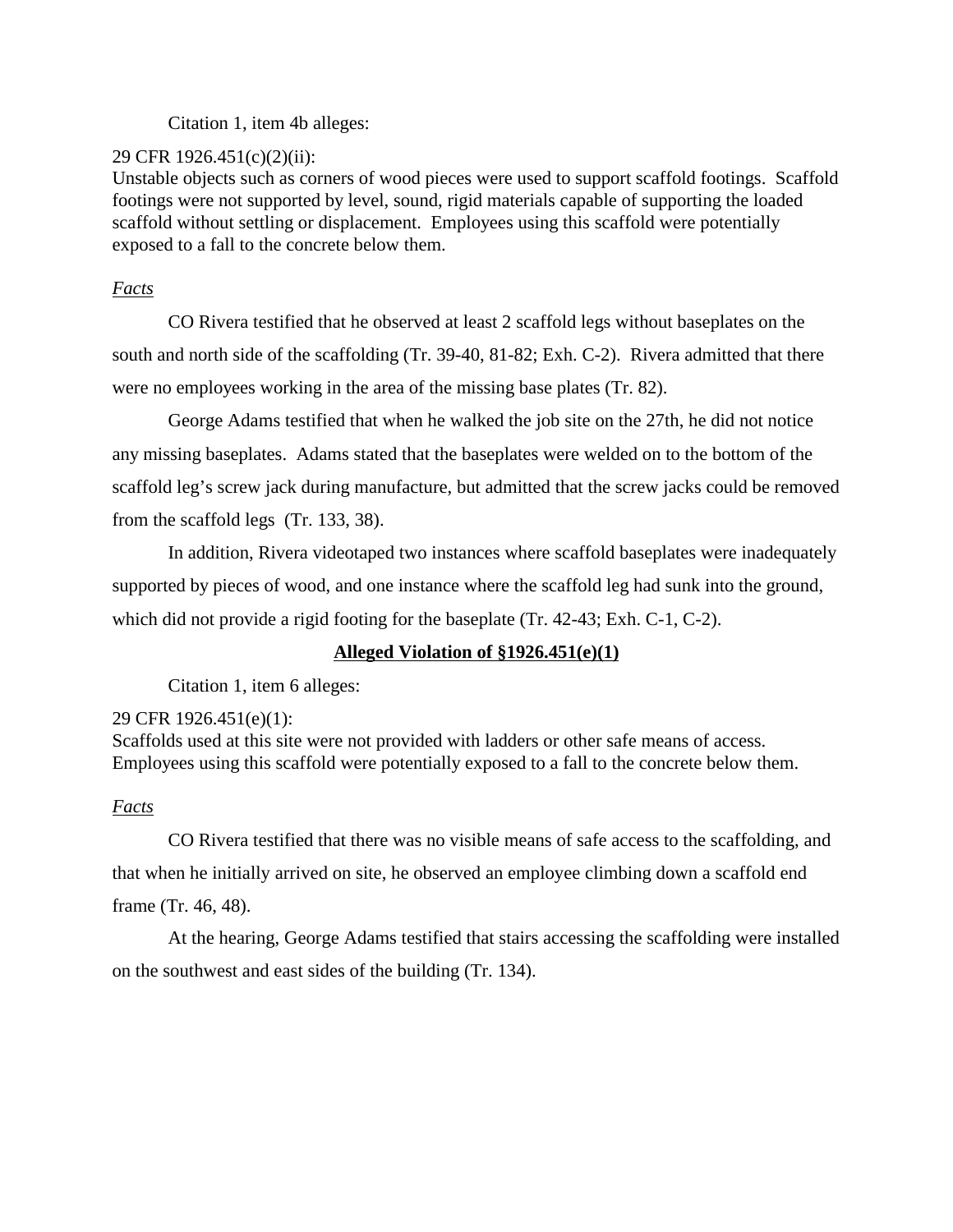## **Alleged Violation of §1926.451(f)(3) and (f)(4)**

Citation 1, item 7a alleges:

### 29 CFR 1926.451(f)(3):

Scaffolds were not inspected for visible defects before each work shift. Damaged equipment was used on the scaffold at this site. Employees using this scaffold were potentially exposed to a fall to the concrete below them in the event of scaffold collapse.

Citation 1, item 7b alleges:

# 29 CFR 1926.451(f)(4):

Damaged scaffold components were not replaced or removed from service. Split scaffold planks and bent cross bracing were observed in use at this site. Employees using this scaffold were potentially exposed to a fall to the concrete below them.

*Facts*

CO Rivera believed that the cited scaffolds had not been inspected, because visible

defects had not been corrected prior to A.C.A.'s employees mounting the scaffold (Tr. 51).

Rivera testified that split scaffold planks were used as decking (Tr. 53; Exh. C-1). Rivera

admitted that he could not say whether the split he observed weakened the planks' strength to

less than that required by paragraph sub (a) of §1926.451 (Tr. 80).

Rivera also stated that the bent end frames cited at item 5 should have been replaced (Tr. 54, 81).

# **Alleged Violation of §1926.451(g)(1)(vii)**

Citation 1, item 8 alleges:

# 29 CFR 1926.451(g)(1)(vii):

Employees working on the scaffold at this site were not protected from falling by the use of a guardrail system or personal fall arrest system. Employees using this scaffold were potentially exposed to a fall to the concrete below them.

# *Facts*

CO Rivera testified that he and another CO, Rick Ranck, took measurements from the working platform to the concrete on the northern end of the scaffolding. The scaffold at that point was 10 feet, 9 inches above the ground (Tr. 57, 59; Exh. C-1). There were no guardrails on the scaffolding in that area, though there was an employee working in that area (Tr. 57, 59; Exh. C-2).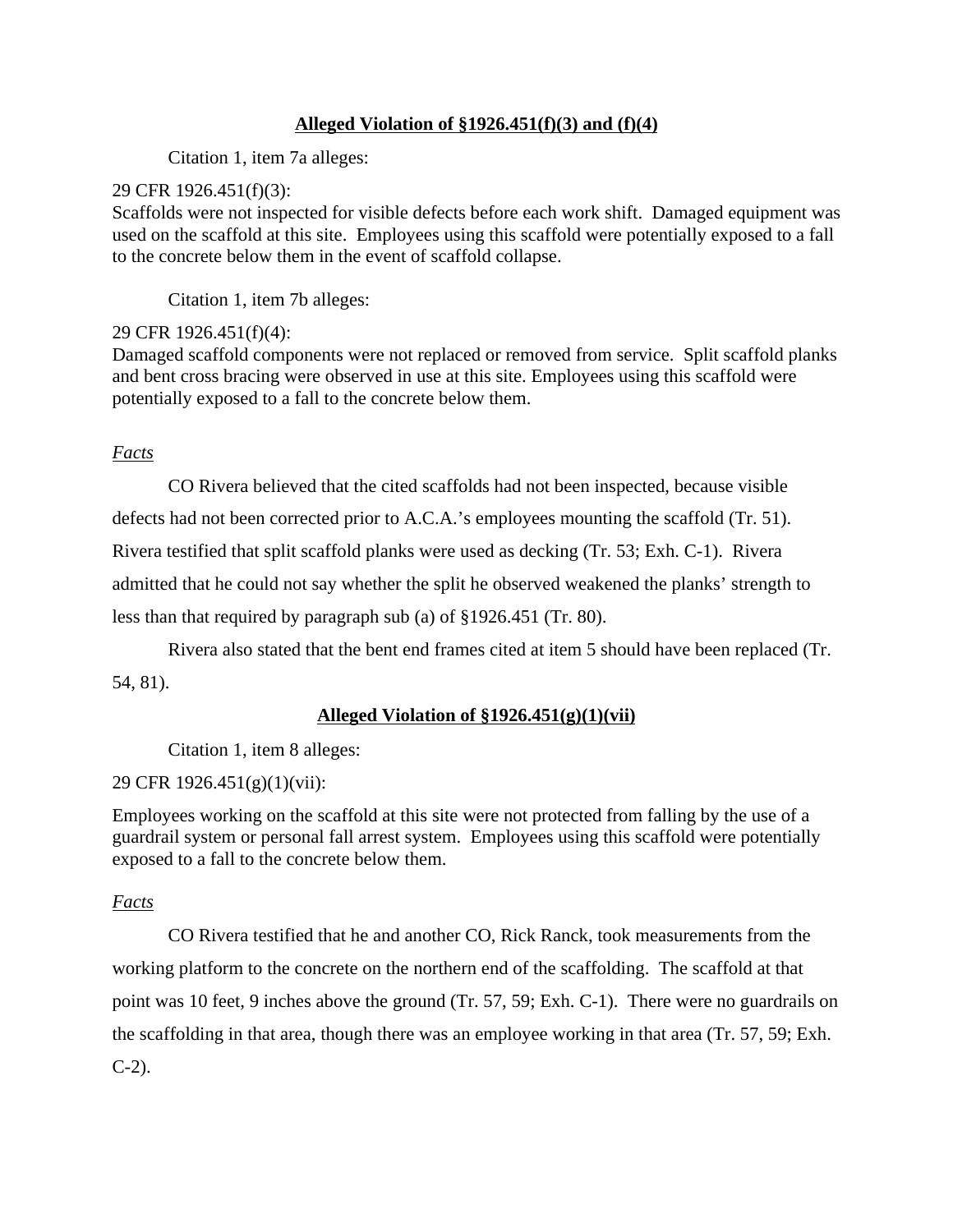### **Alleged Violation of §1926.454(a)**

Citation 1, item 9a alleges:

#### 29 CFR 1926.454(a):

Each employee working on the scaffold at this site was not trained to recognize the hazards associated with the scaffold. Employees were exposed to numerous fall and scaffold collapse hazards.

#### *Facts*

CO Rivera testified that, based on the number of scaffolding violations observed at the site, and the number of employees involved, he believed that the A.C.A. employees involved had not been trained to recognize, or minimize, the hazards associated with scaffolding (Tr. 62).

#### **Analysis**

With the exception of items 4a, 7b, and 9a, A.C.A. does not dispute the existence of the cited violations.

**Item 4a.** Item 4(a) alleges that baseplates were not used on all scaffold legs. CO Rivera admitted that there were no employees working in the area of the missing baseplates. The Secretary has failed to show employee exposure, and the cited item is vacated.

**Item 7b.** Item 7(b) alleges that split scaffold planks and bent cross bracing were in use on the cited scaffold, in violation of §1926.451(f)(4). The cited standard requires that:

Any part of a scaffold damaged or weakened such that its strength is less than that required by paragraph (a) of this section shall be immediately repaired or replaced, braced to meet those provisions, or removed from service until repaired.

Paragraph (a) requires that each scaffold component be capable of supporting at least 4 times its maximum intended load. The Secretary failed to make any showing on this issue. This item will be vacated.

**Item 9(a).** Item 9a alleges that employees were not trained to recognize hazards associated with scaffolds. In her brief, the Secretary admits that A.C.A. had an adequate training program, which was communicated to its employees. The cited item will be vacated.

### **Employee Misconduct**

A.C.A. argues that its employees would not have been on the cited scaffolding, were it not for the unpreventable misconduct of its foreman, Tom Ahern, and that the cited items at 1a, 2, 3, 4b, 5, 6, 7a and 8 must be vacated.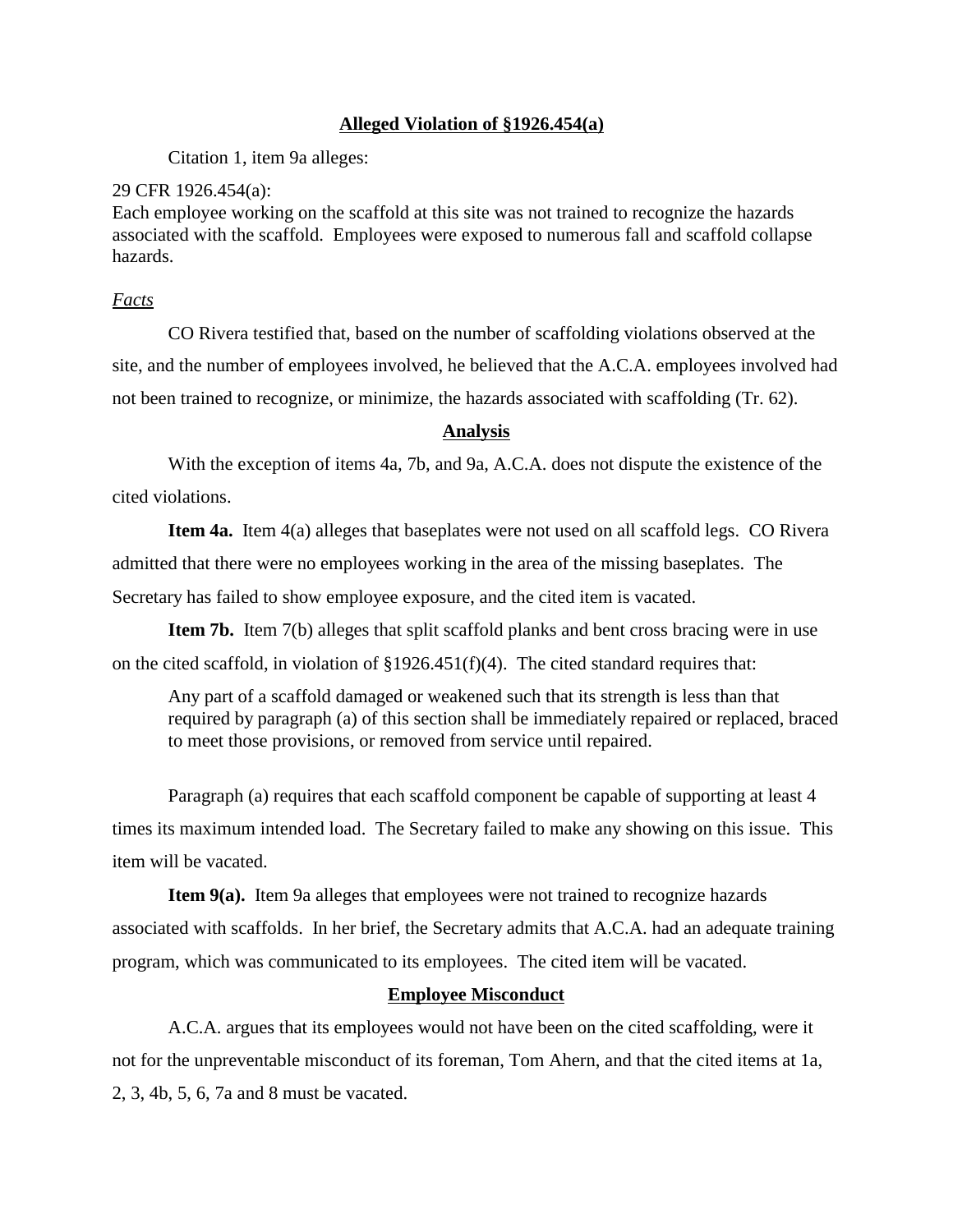George Adams, owner of Texas A.C.A., testified that employees are given safety training when they are first hired; someone goes over A.C.A.'s safety manual (Exh. R-1), and work procedures with them (Tr. 94). On Fridays, payday, the foreman conducts a 10 minute safety talk with the employees, discussing a safety topic out of the manual provided by the Texas Lathers and Plasterers Association (Tr. 95). A.C.A. employees signed off on sheets pertaining to: scaffold safety on April 27, 1998; ladder safety on April 20, 1998; fall protection on April 6, 1998 and December 8, 1997 (Tr. 96; Exh. R-2). A.C.A.'s disciplinary policy consists of repeated verbal warnings, which, if ignored, may result in termination (Tr. 108, 141). Adams testified that his foremen are required to inspect scaffolding his men are going to be working on (Tr. 134), and that he monitors his foreman's performance; he and another superintendent walk the jobs to make sure safety rules are being followed (Tr. 109-10, 139). Adams testified that he never had any indication that his foremen were not following, or enforcing safety rules (Tr. 110).

Adams or another supervisor walked the Euless job approximately 3-4 times a week; the last time Adams had walked the job was on the 27th, the day before the inspection (Tr. 116, 139- 40). Adams testified that exterior finish work had been halted on the Euless site at the direction of the project superintendent, who told Adams that the steel and sheetrock work had not yet been completed (Tr. 111). Adams stated that A.C.A.'s stucco and lathing crews do not erect scaffolds; a separate, specially trained crew, is in charge of scaffolding (Tr. 93). Adams testified that because the job was not ready for the exterior finish work, the scaffold crew was sent out to another job on the 28th without completing the scaffolding (Tr. 111-15). Adams did not believe his finish crews would be on the unfinished scaffolding, because there was work to be done on the roof (Tr. 116).

Adams testified that his foreman, Tom Ahern knew better than to have his men on the unfinished scaffolding (Tr. 131). Adams had never known Ahern to let his employees work on unsafe scaffolding prior to this incident (Tr. 132). Adams stated that Ahern's conduct on the 28th was contrary to company rules, and that he was verbally reprimanded for his infraction (Tr. 132).

Tom Ahern, A.C.A.'s foreman, testified that he has 19 years of experience in the stucco siding business, including a year in scaffold construction (Tr. 147, 153). When he was hired by A.C.A. he went through a safety orientation covering scaffold safety, first aid, hazard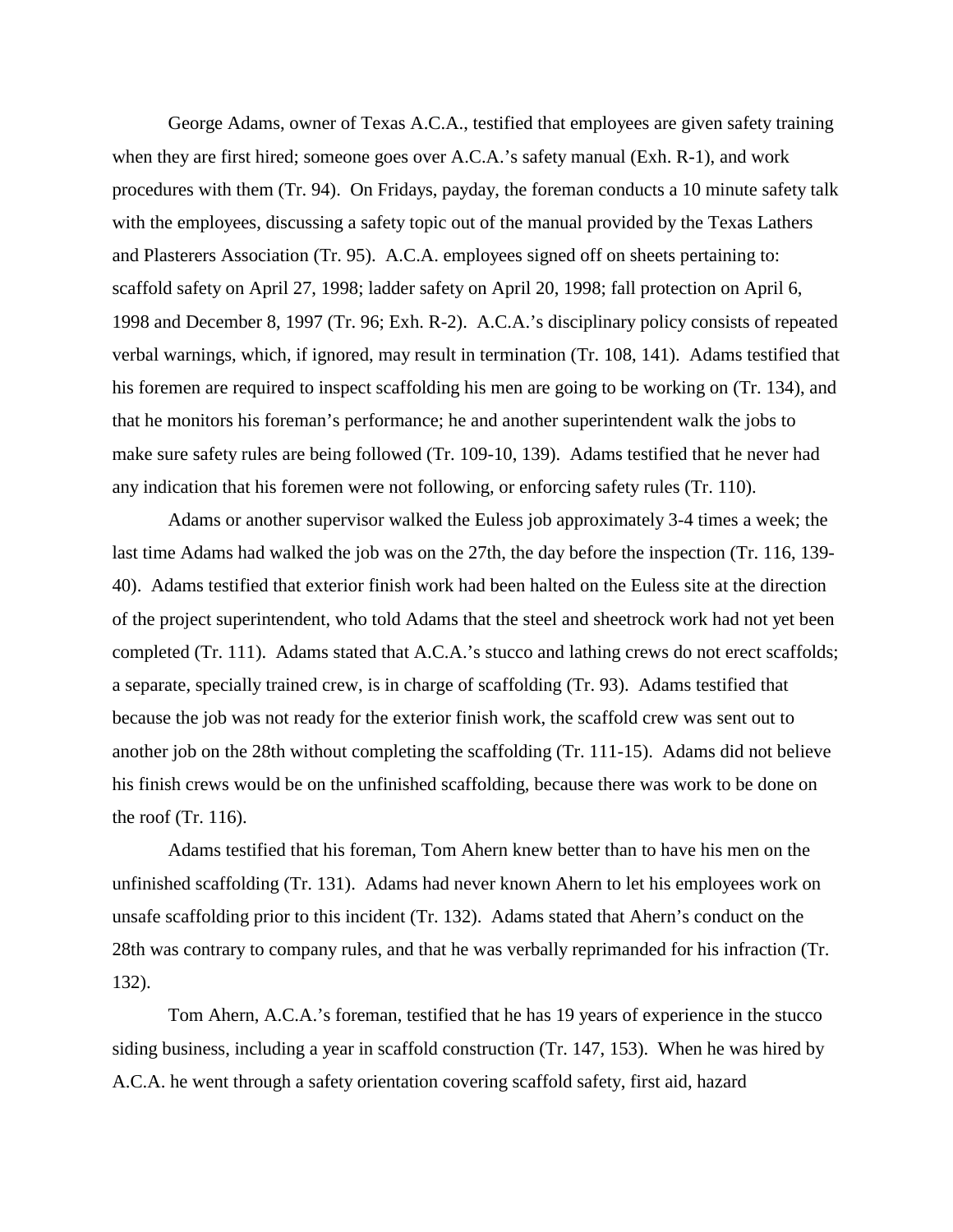communication, and A.C.A.'s rules and regulations (Tr. 151). Ahern testified that he has been at safety meetings addressing scaffold safety since; as part of his training Ahern was provided, and had read the Scaffold User Serving Guide (Tr. 154, 168; Exh. C-4). Ahern conducts weekly safety meetings for his crews, reading the safety topic sheets provided, and discussing its application with the crew (Tr. 150-51). Ahern testified that he was responsible for enforcing A.C.A.'s safety rules, and that he had never taken shortcuts on safety before this incident (Tr. 163). Ahern stated that he has disciplined his crew with verbal reprimands, but that he had to send a man home for a second infraction only once (Tr. 169-70). Finally, Ahern testified that he normally inspected the scaffold his crew was to be working on, on a daily basis (Tr. 154).

On the day of the OSHA inspection, Ahern had four employees working for him, three on the scaffolding with him on the west and northwest corner of the building, and one on the ground (Tr. 157, 159). Ahern knew that his crew was supposed to be working on the roof, but because it was hot, he chose to have the crew work on the scaffold (Tr. 161-62, 166). Ahern knew that the scaffold was incomplete, and that he was working on the scaffold contrary to A.C.A.'s rules (Tr. 162). Ahern believed that there were other trades, possibly painters, working on other areas of the scaffold (Tr. 16).

#### *Discussion*

In order to establish an unpreventable employee misconduct defense, the employer must establish that it had: established work rules designed to prevent the violation; adequately communicated those work rules to its employees (including supervisors); taken reasonable steps to discover violations of those work rules; and effectively enforced those work rules when they were violated. *New York State Electric & Gas Corporation*, 17 BNA OSHC 1129, 1995 CCH OSHD ¶30,745 (91-2897, 1995).

In her brief, the Secretary concedes that A.C.A. had established adequate work rules, and that those rules were adequately communicated to A.C.A.'s employees. The Secretary maintains, nonetheless, that A.C.A. did not adequately monitor its supervisory personnel, or enforce its safety program. This judge disagrees.

The Fifth Circuit, where this matter arises, has held that it is unrealistic to expect an employer to constantly supervise an experienced employee, especially where such employee holds a supervisory position himself, and has not before been known to act unsafely. *Horne*